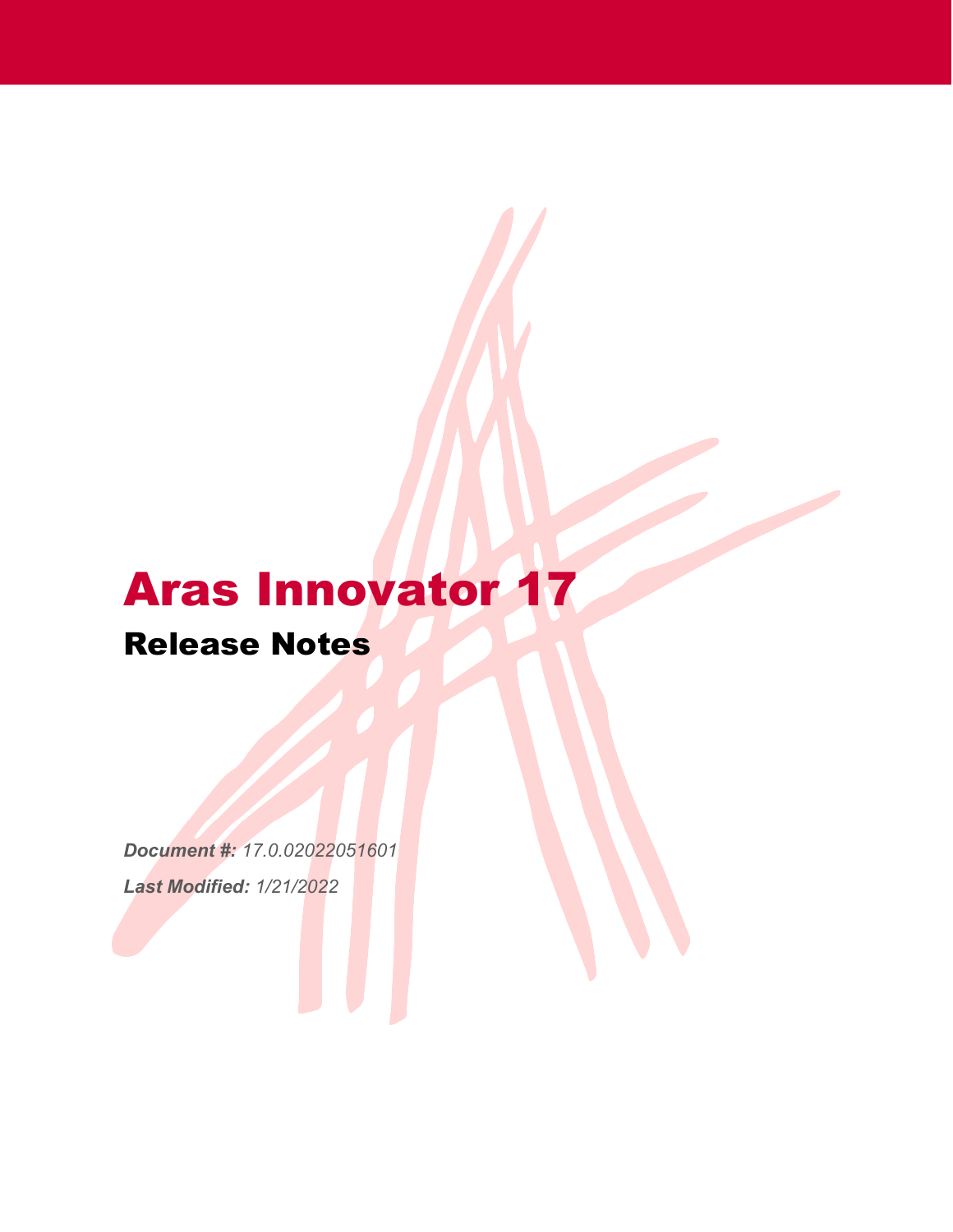# Copyright Information

Copyright © 2022 Aras Corporation. All Rights Reserved.

Aras Corporation 100 Brickstone Square Suite 100 Andover, MA 01810

**Phone:** 978-806-9400 **Fax:** 978-794-9826

**E-mail:** Support@aras.com

**Website:** <https://www.aras.com/>

#### **Notice of Rights**

Copyright © 2022 by Aras Corporation. This material may be distributed only subject to the terms and conditions set forth in the Open Publication License, V1.0 or later (the latest version is presently available at http://www.opencontent.org/openpub/).

Distribution of substantively modified versions of this document is prohibited without the explicit permission of the copyright holder.

Distribution of the work or derivative of the work in any standard (paper) book form for commercial purposes is prohibited unless prior permission is obtained from the copyright holder.

Aras Innovator, Aras, and the Aras Corp "A" logo are registered trademarks of Aras Corporation in the United States and other countries.

All other trademarks referenced herein are the property of their respective owners.

#### **Notice of Liability**

The information contained in this document is distributed on an "As Is" basis, without warranty of any kind, express or implied, including, but not limited to, the implied warranties of merchantability and fitness for a particular purpose or a warranty of noninfringement. Aras shall have no liability to any person or entity with respect to any loss or damage caused or alleged to be caused directly or indirectly by the information contained in this document or by the software or hardware products described herein.

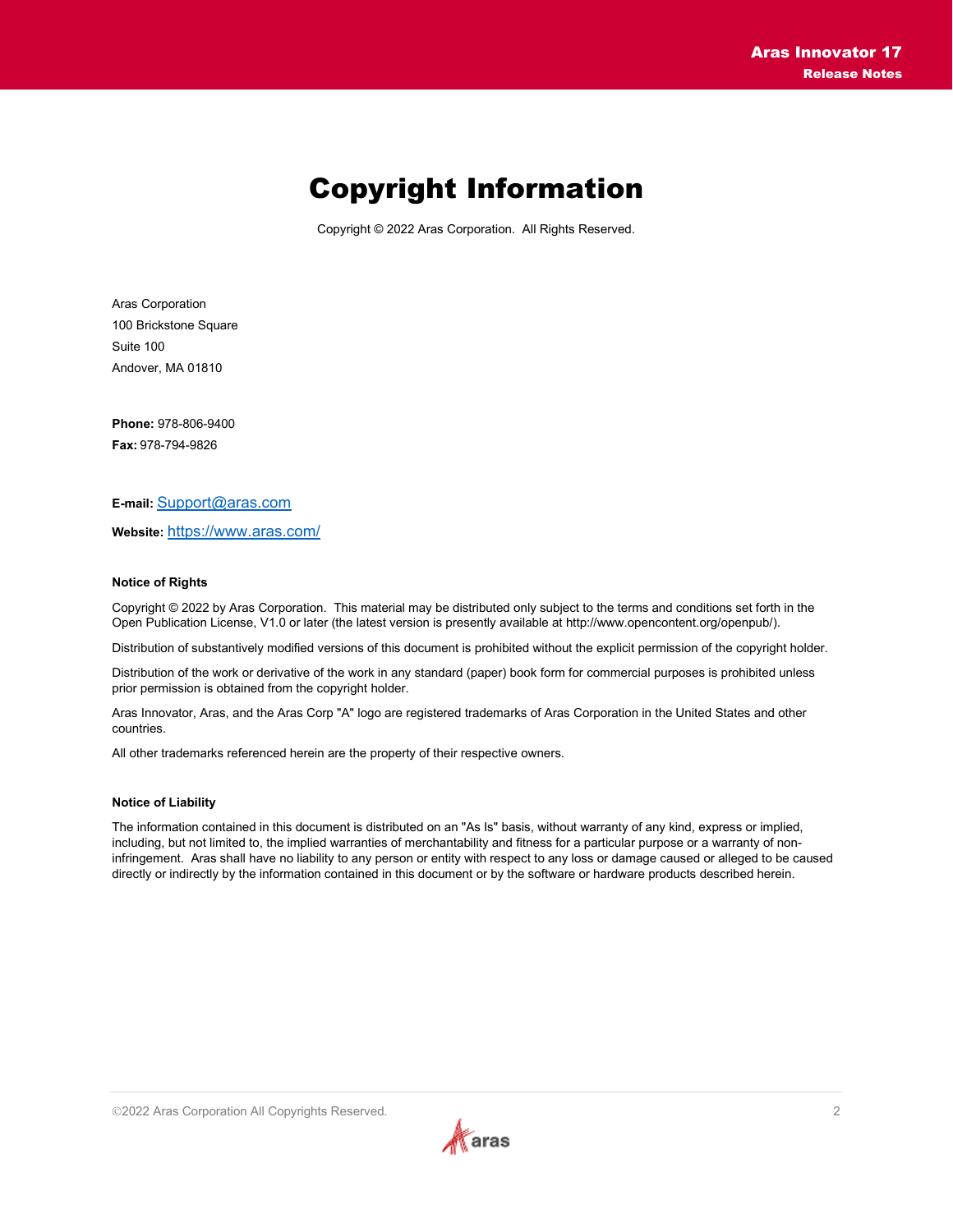# **Table of Contents**

| 1.1                                       |       |  |  |
|-------------------------------------------|-------|--|--|
|                                           |       |  |  |
| 2.1<br>$2.2^{\circ}$<br>2.3<br>2.4<br>2.5 |       |  |  |
|                                           |       |  |  |
| 3.1                                       |       |  |  |
|                                           | 3.1.1 |  |  |
| 3.2                                       |       |  |  |
|                                           | 3.2.1 |  |  |
|                                           |       |  |  |

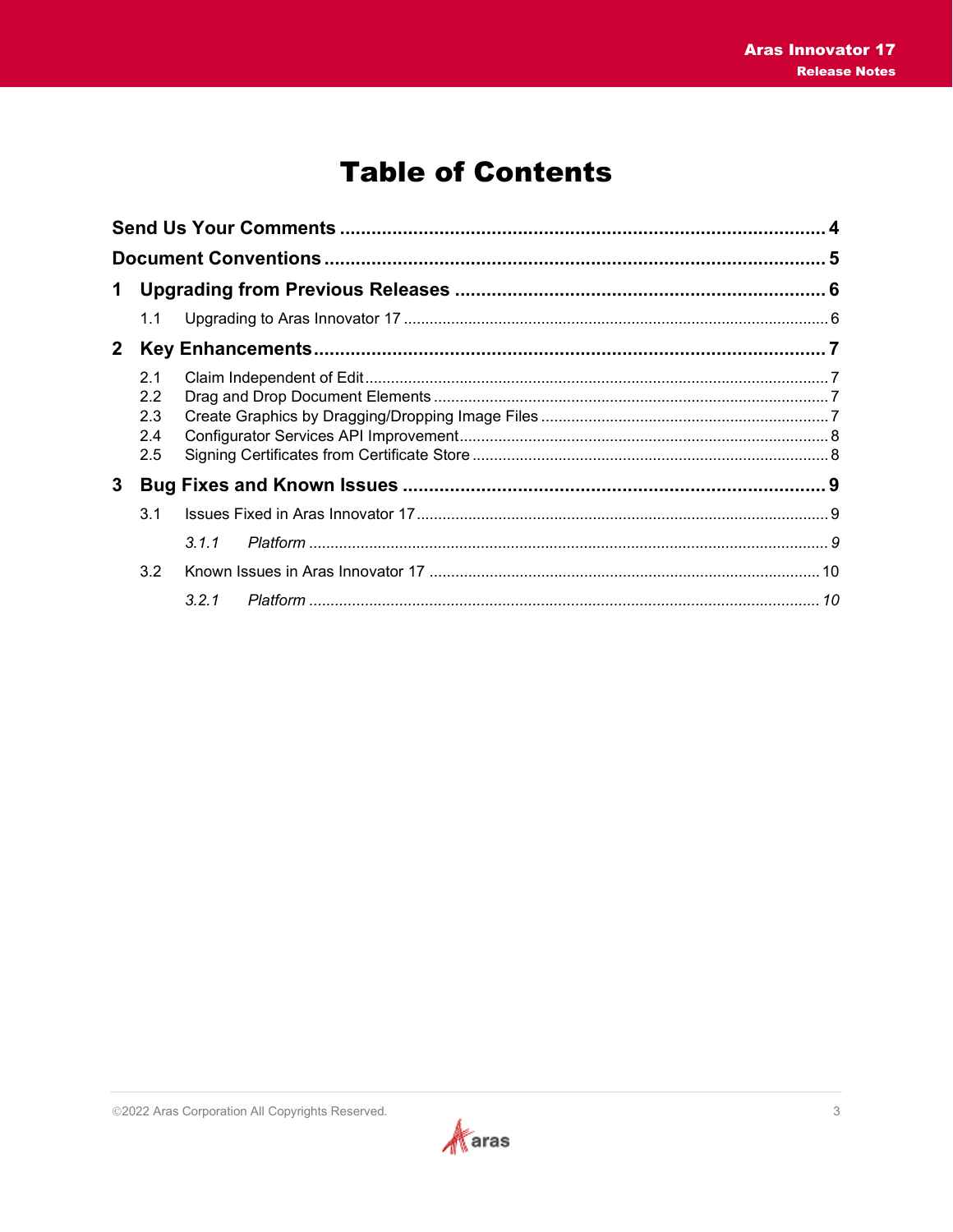# <span id="page-3-0"></span>Send Us Your Comments

Aras Corporation welcomes your comments and suggestions on the quality and usefulness of this document. Your input is an important part of the information used for future revisions.

- o Did you find any errors?
- o Is the information clearly presented?
- o Do you need more information? If so, where and what level of detail?
- o Are the examples correct? Do you need more examples?
- o What features did you like most?

If you find any errors or have any other suggestions for improvement, indicate the document title, and the chapter, section, and page number (if available).

You can send comments to us in the following ways:

**Email:** [TechDocs@aras.com](mailto:TechDocs@aras.com) Subject: Aras Product Documentation

Or

**Postal service:** Aras Corporation 100 Brickstone Square Suite 100 Andover, MA 01810 Attention: Aras Technical Documentation

If you would like a reply, provide your name, email address, address, and telephone number.

If you have usage issues with the software, visit<https://www.aras.com/support/>

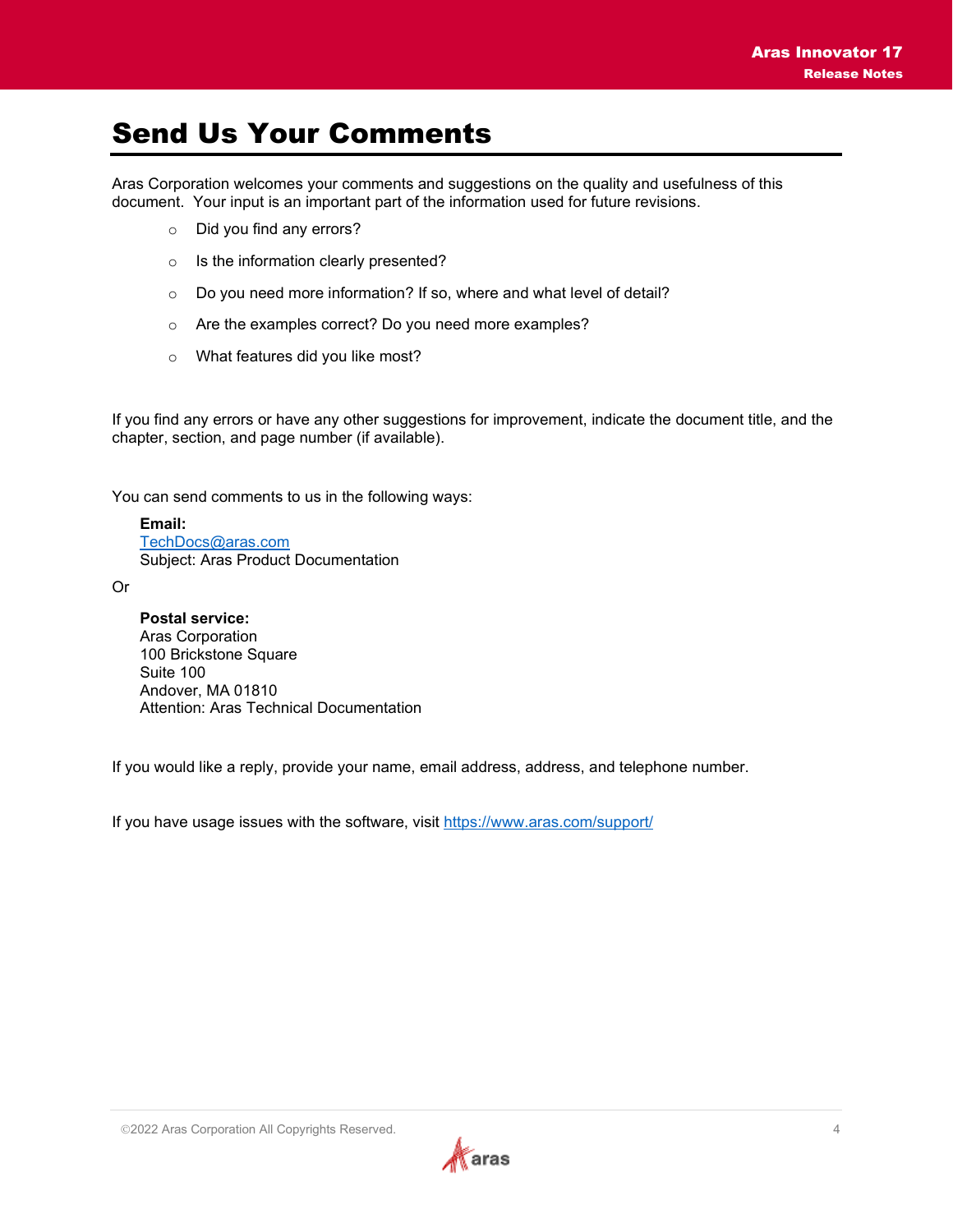# <span id="page-4-0"></span>Document Conventions

Table 1: Document Conventions

**Warning**

| <b>Convention</b>                 | <b>Description</b>                                                                                            |
|-----------------------------------|---------------------------------------------------------------------------------------------------------------|
| <b>Bold</b>                       | Emphasizes the names of menu items, dialog boxes, dialog<br>box elements, and commands.<br>Example: Click OK. |
| Code                              | Code examples appear in courier font. It may represent<br>text you type or data you read.                     |
| Yellow highlight                  | Code highlighted in yellow draws attention to the code that is<br>being indicated in the content.             |
| Yellow highlight<br>with red text | Red text highlighted in yellow indicates the code parameter<br>that needs to be changed or replaced.          |
| <i><u><b>Italics</b></u></i>      | Reference to other documents.                                                                                 |

to information highlighted this way.

Example: Navigate to **File** --> **Save** --> **OK**.

Successive menu choices  $\vert$  Successive menu choices may appear with a greater than

Warnings contain important information. Pay special attention

sign (-->) between the items that you select consecutively.

**Note:** Notes contain additional useful information.

The following table highlights the document conventions used in the document:

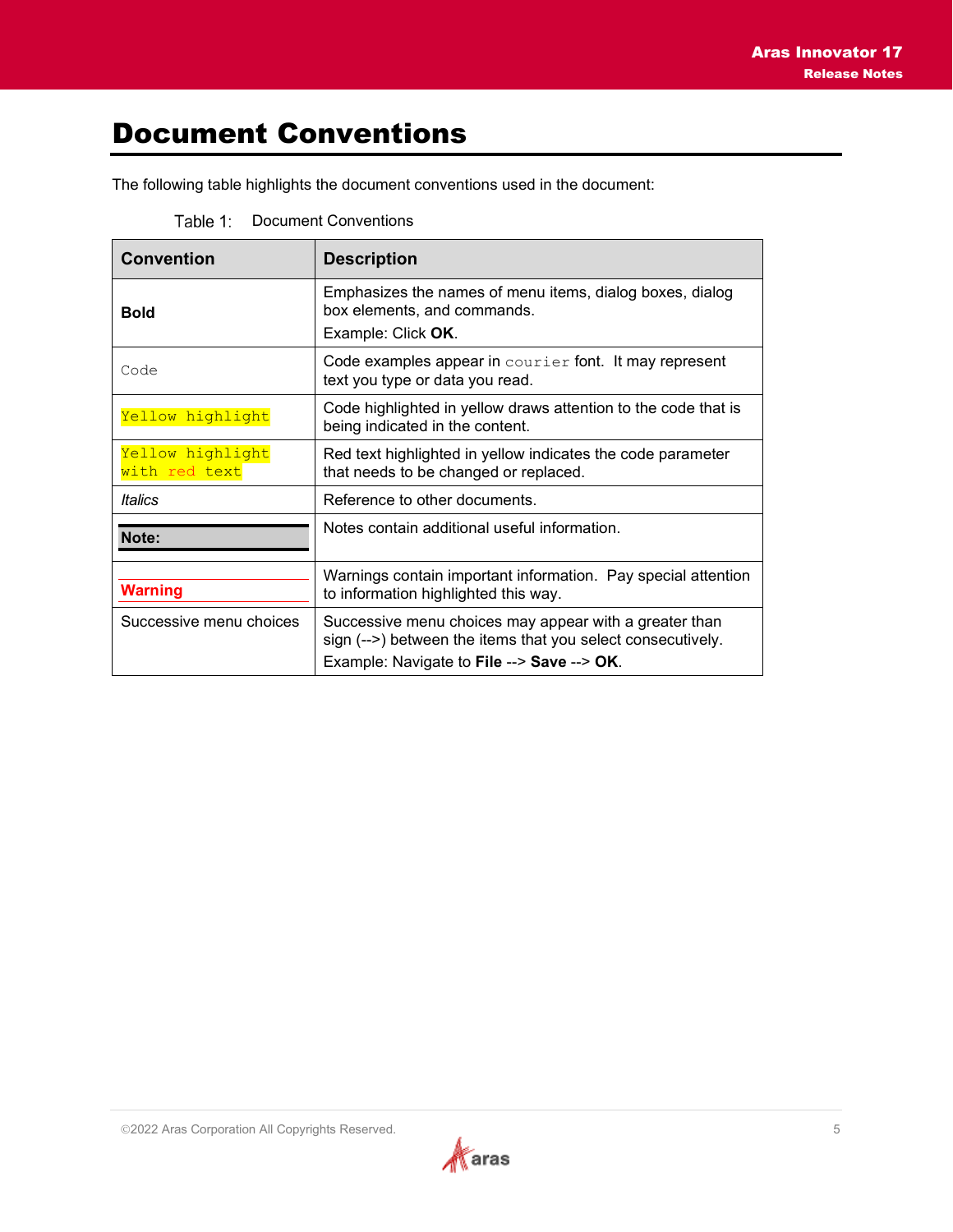# <span id="page-5-0"></span>1 Upgrading from Previous Releases

Aras provides tools and services related to upgrading to the latest software release. These tools and services are provided to customers as a benefit of the Subscription. Customers should use the guidelines below to determine the path to upgrading to the latest release.

### <span id="page-5-1"></span>**1.1 Upgrading to Aras Innovator 17**

Customers may request upgrade services from Aras Support if they meet 3 criteria.

- 1. Customers must have an active Subscription for Upgrade Services
- 2. Customers must be in production with Aras Innovator
- 3. Customers must be running on a version of Aras Innovator released no more than 30 months ago

If these 3 criteria are met, the Subscriber may email [support@aras.com](mailto:support@aras.com) to initiate an upgrade services project.

**Note:** Customers with an active Subscription running a version of Aras Innovator released more than 30 months ago should still contact Aras Support at [support@aras.com](mailto:support@aras.com) to discuss the available options.

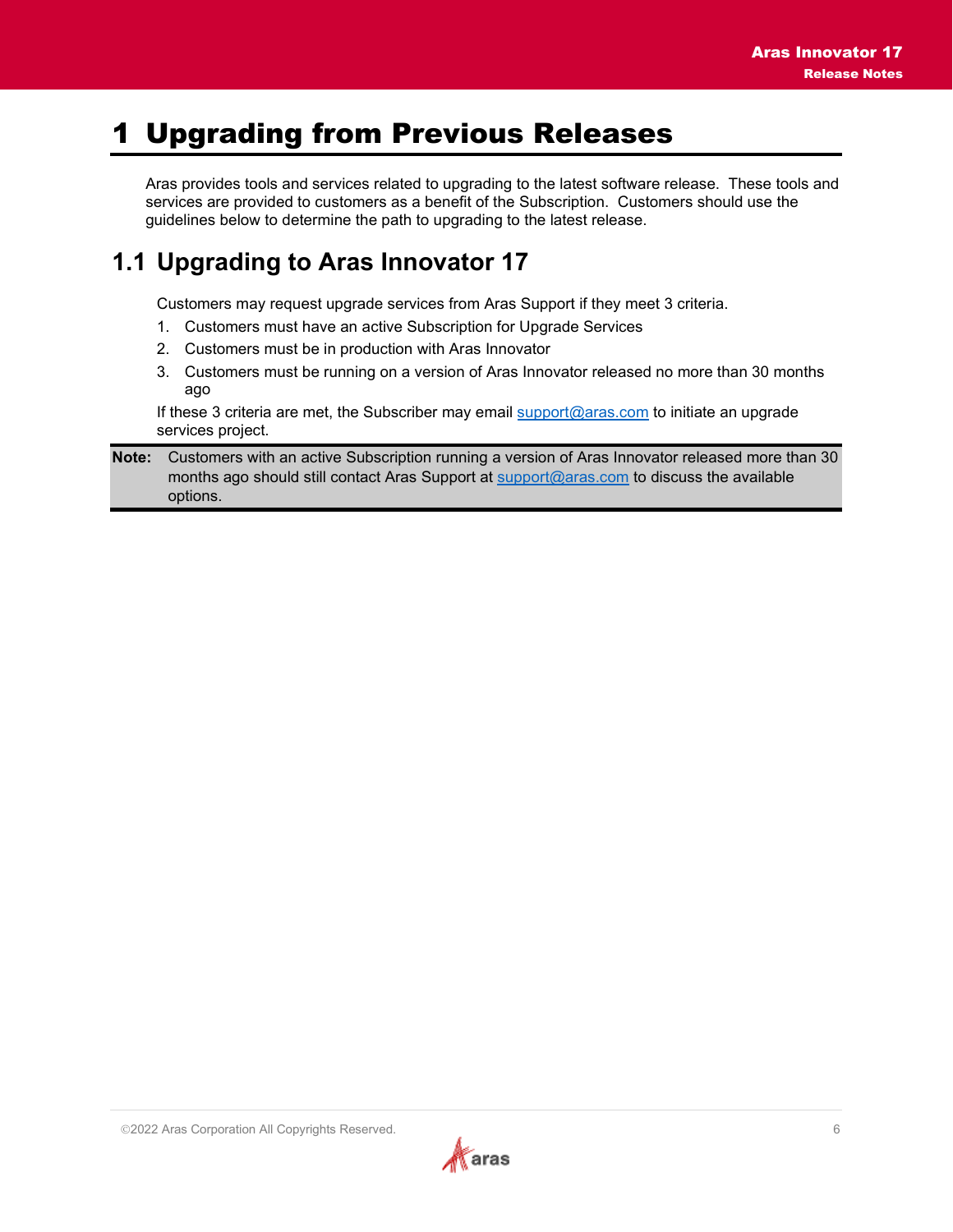# <span id="page-6-0"></span>2 Key Enhancements

The Aras Innovator 17 Key Enhancements are outlined below:

#### <span id="page-6-1"></span>**2.1 Claim Independent of Edit**

Edit and Claim commands now function independently. Previously, setting an item to "Edit" mode also claimed the item. Now, setting an item to "Edit" mode does not claim the item. Previously, executing "Done" or "Discard" on a claimed item unclaimed it. Now, executing "Done" or "Discard" on a claimed item will not affect the claim status. The lock status of an item (locked by id) is now set when Edit or Claim or both are active. An item is only unlocked when it is neither claimed nor in edit mode.

This provides users with greater control over item lock status. If a user would like to keep an item locked between multiple edit cycles and/or multiple client sessions, they may now do so by claiming the item. "Done" and "Discard" commands, closing an item view tab, or ending a session will preserve the claim and therefore preserve the lock. Especially for automatically versionable items, this capability can be used to prevent the creation of excess automatic versions, preserving the business meaning of versions.

|                                      | <b>PREVIOUSLY</b>                |                        | <b>NOW</b> |                                  |                        |
|--------------------------------------|----------------------------------|------------------------|------------|----------------------------------|------------------------|
| <b>Status</b>                        | <b>User With Lock Sees</b>       | <b>Other Users See</b> |            | <b>User With Lock Sees</b>       | <b>Other Users See</b> |
| Claimed                              |                                  | $\mathbf{E}$           |            |                                  | $\mathbf{E}$           |
| Edit Mode                            | Not Possible                     |                        |            | Edit Mode<br>styling on inputs   | $\mathbf{E}$           |
| Edit Mode +<br>Claimed               | + Edit Mode<br>styling on inputs | $\mathbf{E}$           |            | + Edit Mode<br>styling on inputs | $\mathbf{E}$           |
| Edit Mode +<br>Modified              | Not Possible                     |                        | w          | + Edit Mode<br>styling on inputs | $\mathbf{E}$           |
| Edit Mode +<br>Claimed +<br>Modified | + Edit Mode<br>styling on inputs | $\mathbf{E}$           |            | + Edit Mode<br>styling on inputs | $\mathbf{E}$           |

#### <span id="page-6-2"></span>**2.2 Drag and Drop Document Elements**

Document Elements within a Technical Document can now be moved and/or copied to another location within the document by select/dragging within the Editor. The user interface provides a visual indication that identifies valid locations for moved/copied data to aid the author.

### <span id="page-6-3"></span>**2.3 Create Graphics by Dragging/Dropping Image Files**

Graphic Document Elements within a Technical Document can now be created by dragging/dropping one or more image files from the file system directly within an opened Technical Document.

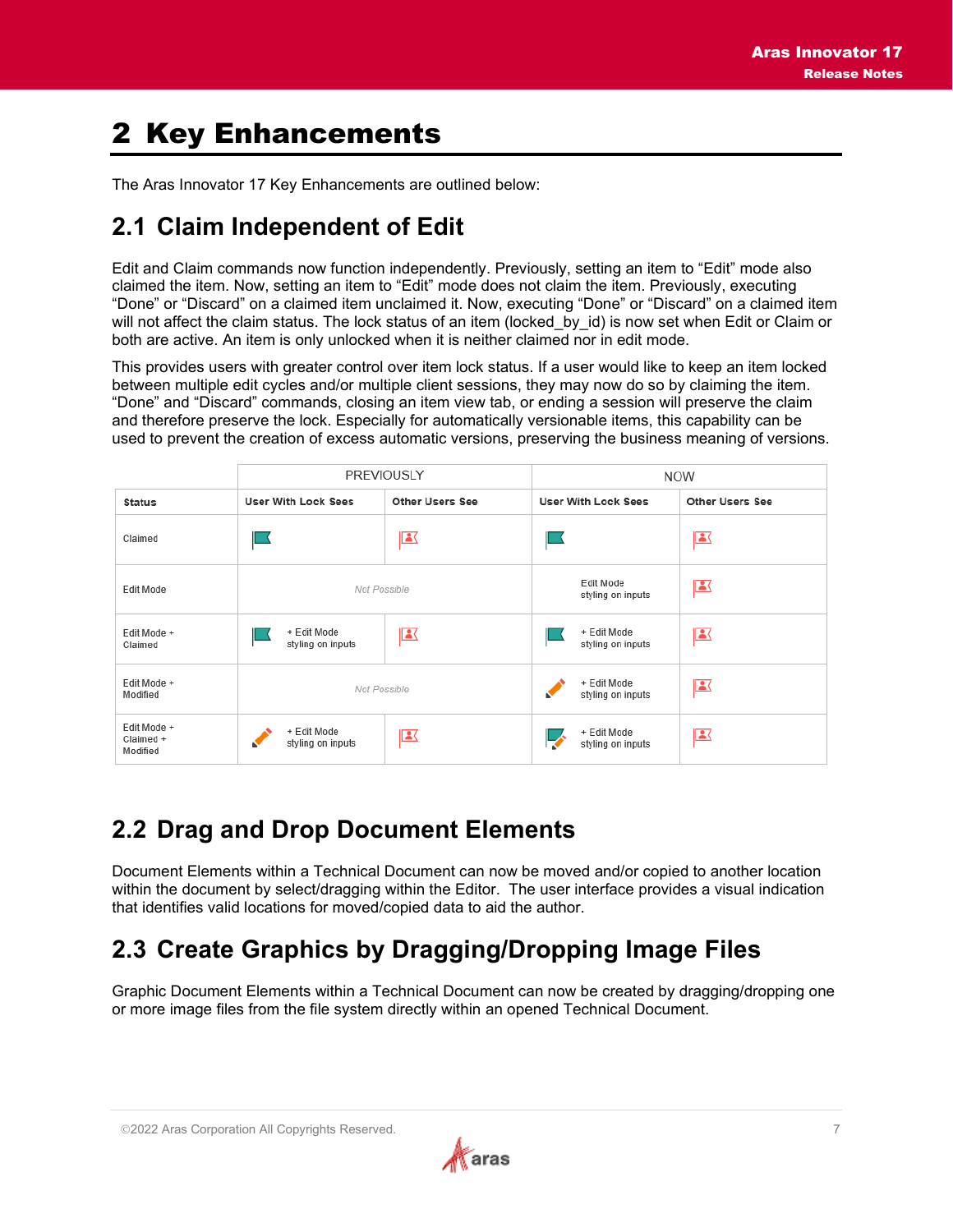#### <span id="page-7-0"></span>**2.4 Configurator Services API Improvement**

Retrieving valid combinations from large scope objects using the Configurator Services API is now more efficient.

### <span id="page-7-1"></span>**2.5 Signing Certificates from Certificate Store**

All Innovator servers and services can now read Signing Certificates from the file system and Certificate Store based on the OAuth configuration.

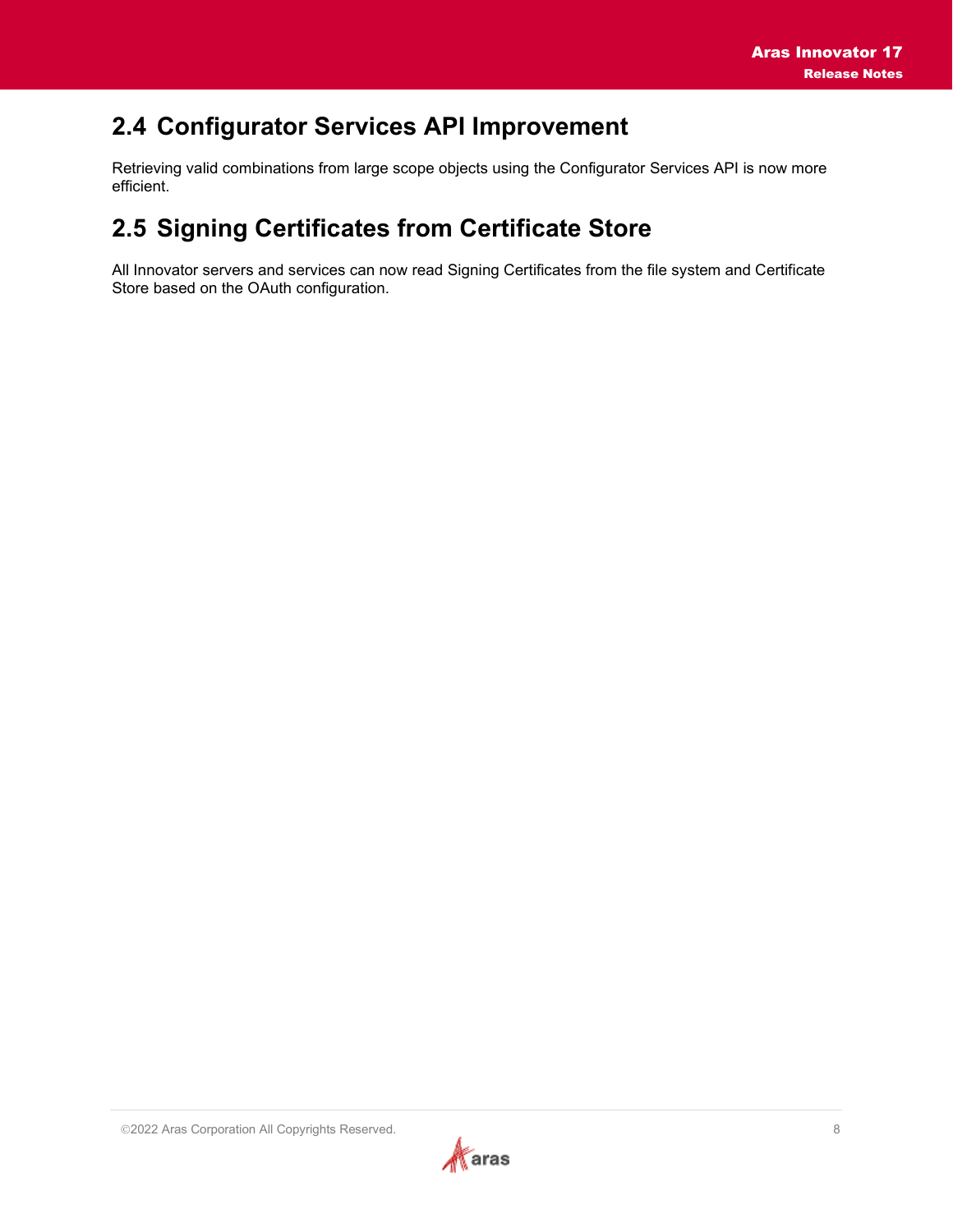# <span id="page-8-0"></span>3 Bug Fixes and Known Issues

#### <span id="page-8-1"></span>**3.1 Issues Fixed in Aras Innovator 17**

#### <span id="page-8-2"></span>**3.1.1 Platform**

| Issue #  | <b>Description</b>                                                                                                                                                                                                                                                                           |  |
|----------|----------------------------------------------------------------------------------------------------------------------------------------------------------------------------------------------------------------------------------------------------------------------------------------------|--|
| F-000437 | All Innovator servers and services can read Signing Certificates from the file system and<br>Certificate Store based on the OAuth configuration.                                                                                                                                             |  |
| F-003278 | Graphic Document Elements within a Technical Document can now be created by<br>dragging/dropping one or more image files from the file system directly within an opened<br><b>Technical Document.</b>                                                                                        |  |
| F-004424 | Allow users to claim items before or during editing and have the claim state remain after<br>the user exits edit mode by Done or Discard.                                                                                                                                                    |  |
| F-005012 | The Federated attribute can be used on Float properties. This allows enforcing integer<br>behavior and validations on federated integer properties.                                                                                                                                          |  |
| F-005015 | The Federated attribute can be used on Date properties. This allows enforcing integer<br>behavior and validations on federated integer properties.                                                                                                                                           |  |
| F-005016 | The Federated attribute can be used on String properties. This allows enforcing integer<br>behavior and validations on federated integer properties.                                                                                                                                         |  |
| F-005128 | Document Elements within a Technical Document can now be moved and/or copied to<br>another location within the document by select/dragging within the Editor. The user<br>interface provides a visual indication that identifies valid locations for moved/copied data to<br>aid the author. |  |
| F-005279 | Administrators can easily add Table of Content buttons to a package definition from within<br>the TOC Editor.                                                                                                                                                                                |  |
| F-005527 | Retrieving valid combinations from large scope objects using the Configurator Services<br>API is now more efficient.                                                                                                                                                                         |  |
| I-039023 | Fixed an issue in which the TOC Editor unlocked locked ItemType items after adding and<br>saving them in the TOC tree.                                                                                                                                                                       |  |
| I-039777 | Fixed an issue in which a text dialog was incorrectly opened instead of the Part BOM<br>Effectivity tab.                                                                                                                                                                                     |  |

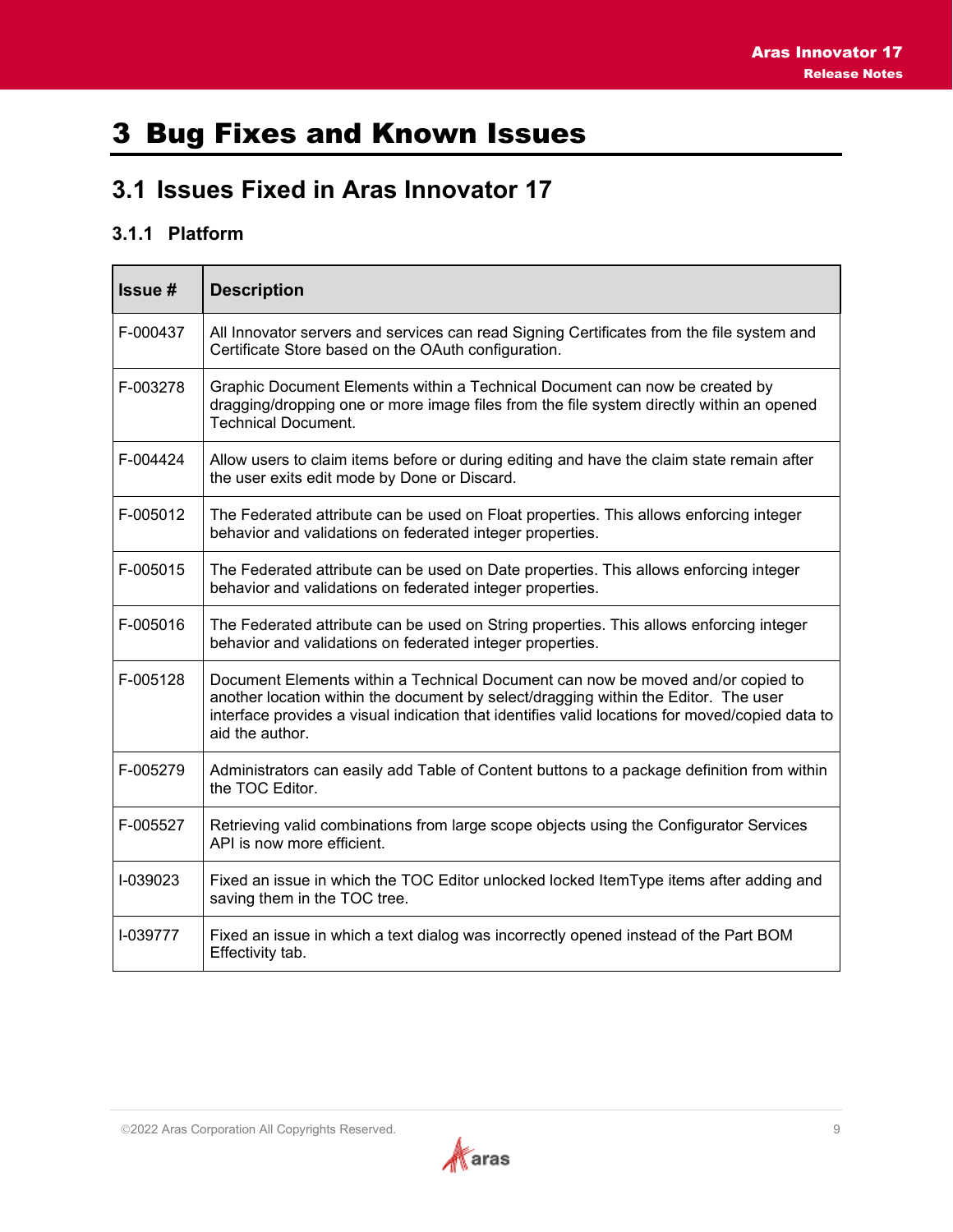# <span id="page-9-0"></span>**3.2 Known Issues in Aras Innovator 17**

#### <span id="page-9-1"></span>**3.2.1 Platform**

| Issue # | <b>Description</b>                                                                                                                                                                                                       | Workaround                                                                                                                                                                                          |
|---------|--------------------------------------------------------------------------------------------------------------------------------------------------------------------------------------------------------------------------|-----------------------------------------------------------------------------------------------------------------------------------------------------------------------------------------------------|
| 006830  | Cannot change a text property from "not<br>required" to "required."                                                                                                                                                      | A workaround has been provided in the<br>Aras Innovator on-line help.                                                                                                                               |
| 007281  | Vault server cannot resolve host name.                                                                                                                                                                                   | The vault URL computed by Aras<br>Innovator can fail to calculate when<br>based on DNS settings. If you<br>encounter a problem, please contact<br>Aras support.                                     |
| 011985  | On-line help is incomplete.                                                                                                                                                                                              | Not all new features in Aras Innovator<br>have been documented in the on-line<br>help section of Aras Innovator. Please<br>contact Aras support if you are having<br>difficulty with a new feature. |
| 023511  | The OnBlur and OnFocus events are not fired<br>for properties of type Boolean when using<br>Firefox on the client. This applies to all radio<br>boxes and checkboxes.                                                    |                                                                                                                                                                                                     |
| 023879  | The functionality outlined in the Aras Innovator<br>- Login Security document is not certified for<br>use with Aras Innovator.                                                                                           |                                                                                                                                                                                                     |
| 024442  | Integrated Web Services are not certified for<br>use with Aras Innovator. Aras Innovator is still<br>compatible with Web Services. Only the<br>integrated UI for creating and managing web<br>services is not certified. |                                                                                                                                                                                                     |
| 033559  | The standard integration with Microsoft<br>SharePoint is not certified for use with Aras<br>Innovator.                                                                                                                   |                                                                                                                                                                                                     |
| 046252  | An error that occurs when loading a Reporting<br>Services report in Tabs viewing mode could<br>load error text over the main toolbar.                                                                                    | Close the report and reload the main<br>grid.                                                                                                                                                       |
| 048590  | Tree Grid View does not support the display of<br>all Property Item data types.                                                                                                                                          | The issue relates to the display of Float<br>Cell View Types. Changing the Cell<br>View Type to Decimal addresses the<br>issue.                                                                     |
| 052666  | Users must type a space character after any<br>@mention reference in collaboration<br>messages or else further @mention<br>references in the same message may be<br>ignored.                                             |                                                                                                                                                                                                     |
| 052753  | Color List properties can fail to display color on<br>client machines running the MAC OS and<br>using the Chrome browser.                                                                                                | Use Firefox browser.                                                                                                                                                                                |

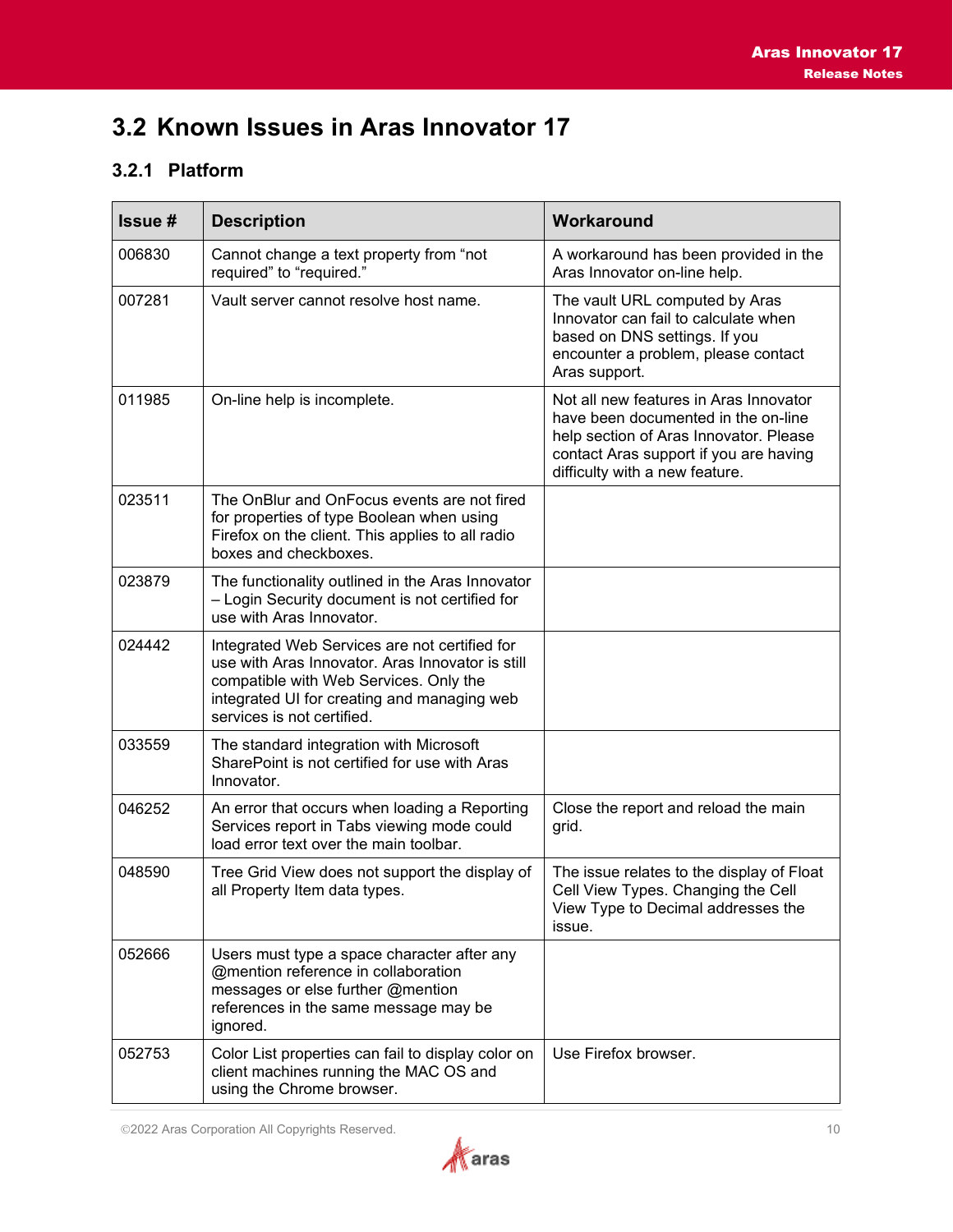| Issue # | <b>Description</b>                                                                                                                                                                                      | Workaround                                                                                                                                                                                                          |
|---------|---------------------------------------------------------------------------------------------------------------------------------------------------------------------------------------------------------|---------------------------------------------------------------------------------------------------------------------------------------------------------------------------------------------------------------------|
| 052912  | When a File has several File Representations<br>available only the first representation file<br>returned is available to the user in Viewer.                                                            |                                                                                                                                                                                                                     |
| 052958  | Icons in the table of contents can fail to<br>display. The root cause is the use of an SVG<br>file in the ItemType definition that is not<br>compatible with the size constraints of the<br>TOC images. | The SVG file must be identified and<br>altered to be compatible for rendering.                                                                                                                                      |
| 053864  | Unexpected search results can occur if<br>Boolean or Color data types are used with<br>invalid conditions in the Query Builder.                                                                         | Use correct static values for Boolean<br>and Color values.                                                                                                                                                          |
| 054514  | Action can execute is not called on<br>UpdateTearOff State.                                                                                                                                             |                                                                                                                                                                                                                     |
| 054883  | Session Timeout while in the relationship grid<br>may cause errors and require a new login.                                                                                                             | Close the browser window and login<br>again.                                                                                                                                                                        |
| 055070  | ItemTypes that have more than 23 characters<br>cannot be added to an xClassification tree.                                                                                                              | Use a name that is less than 23<br>characters.                                                                                                                                                                      |
| 055587  | Freeze pane does not fully work in RTL<br>languages. Grid layout can become corrupt<br>when using the freeze pane feature.                                                                              |                                                                                                                                                                                                                     |
| 056154  | The Get Value Method currently cannot return<br>a Null value. An incorrect data type error<br>appears.                                                                                                  |                                                                                                                                                                                                                     |
| 056310  | Users can lose information if they change the<br>"Dynamic Content" Setting in the ItemInfo<br>element of Technical Documents.                                                                           | This is expected functionality associated<br>with 'dynamic content'. Technical<br>Document Administrators should take<br>care when reconfiguring a Document<br>Type when existing content may have<br>been created. |
| 056836  | CSS is not applied to Item properties in the<br>main grid.                                                                                                                                              |                                                                                                                                                                                                                     |
| 057701  | Cannot create an xProperty for Type item with<br>a datasource file.                                                                                                                                     |                                                                                                                                                                                                                     |
| 059094  | Using the same xProperties in different<br>xClasses within an xClassification tree results<br>in an error message. The Item associated with<br>xClassification tree cannot be saved.                    |                                                                                                                                                                                                                     |
| 059181  | A new Tree Grid View Definition (TGVD)<br>containing a mapped element cannot be<br>copied using the 'Save-As' Function.                                                                                 |                                                                                                                                                                                                                     |

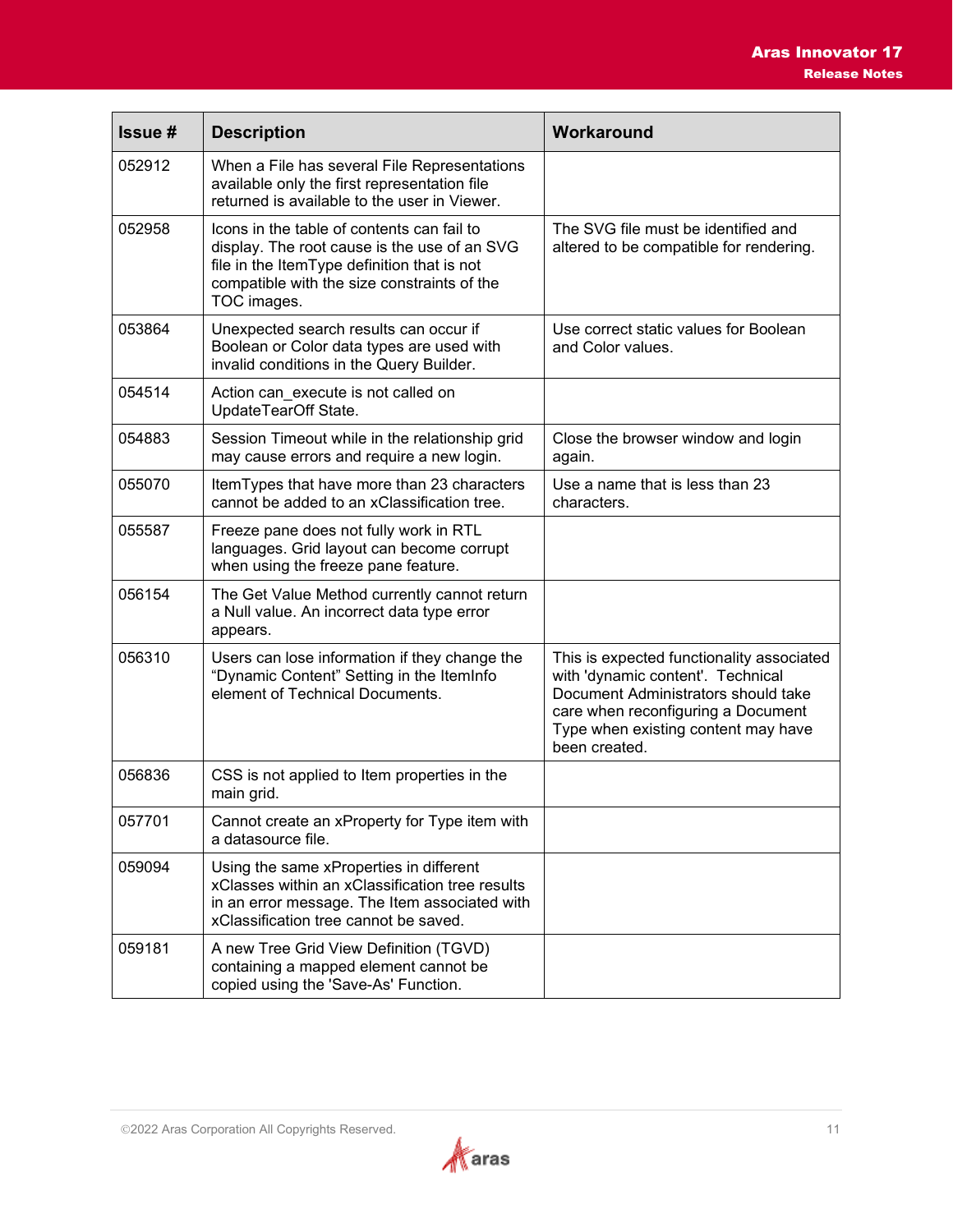| Issue # | <b>Description</b>                                                                                                                                                                                                                                                                                                                                                                                                                                                                                                             | Workaround                                                                                                                                                                                                                                                                                                                                                      |
|---------|--------------------------------------------------------------------------------------------------------------------------------------------------------------------------------------------------------------------------------------------------------------------------------------------------------------------------------------------------------------------------------------------------------------------------------------------------------------------------------------------------------------------------------|-----------------------------------------------------------------------------------------------------------------------------------------------------------------------------------------------------------------------------------------------------------------------------------------------------------------------------------------------------------------|
| 059692  | xClassification Trees cannot be updated after<br>renaming the polysource ItemType associated<br>with the xClassification tree. This problem can<br>be related to other implicit polysource<br>ItemTypes in Aras Innovator. The user sees<br>the standard error message, but because the<br>error occurs in the database layer due to<br>inconsistencies in the data, it contains low<br>level information about the SQL exception. At<br>the same time, the secured function is too<br>large to fit into the error dialog box. | Trigger the update of the<br>xPropertyContainerItems ItemType by<br>locking it and then clicking Save,<br>Unlock, and Close. The server rebuilds<br>the SQL view, considering the new<br>polysource names.                                                                                                                                                      |
| 060246  | Focus is lost from the Reply button if the<br>cursor is moved to the middle of the Reply<br>button and the snapshot checkbox is selected.                                                                                                                                                                                                                                                                                                                                                                                      |                                                                                                                                                                                                                                                                                                                                                                 |
| 060454  | If the WebDAVModule is installed on the<br>server, it throws a 405 error when running a<br>DELETE action on an item.                                                                                                                                                                                                                                                                                                                                                                                                           |                                                                                                                                                                                                                                                                                                                                                                 |
| 060477  | Extended Classification functionality is broken<br>after importing auto-generated relationships<br>using the Import tool.                                                                                                                                                                                                                                                                                                                                                                                                      | Export the created package definition:<br>1. Select the desired package.<br>2. Select the Don't Remove checkbox<br>for references to Unknown Packages.<br>3. Export selected Import package<br>definition that was exported.<br>4. Select the exported package,<br>5. Import the selected package (if DB is<br>clear, use the Import tool default<br>settings). |
| 061681  | Editing comments is only supported in the<br>default SecureMessageViewTemplate. If this<br>template is modified, editing comments results<br>in an error message.                                                                                                                                                                                                                                                                                                                                                              | Use the default<br>SecureMessageViewTemplate for<br>editing comments.                                                                                                                                                                                                                                                                                           |
| 062451  | In Chrome v67, the Tree View is not displayed<br>in the Editor for a Quality Planning item or for<br>any document created from a content type.                                                                                                                                                                                                                                                                                                                                                                                 | Use an alternate browser or contact<br>Aras Support (support@aras.com) for<br>hotfix availability.                                                                                                                                                                                                                                                              |
| 062877  | An error may occur if saving an item when<br>many xProperties exist (e.g., 2300).                                                                                                                                                                                                                                                                                                                                                                                                                                              |                                                                                                                                                                                                                                                                                                                                                                 |
| 063022  | View restriction type list is not yet available in<br>gn_GraphViewDefinition ItemType.                                                                                                                                                                                                                                                                                                                                                                                                                                         |                                                                                                                                                                                                                                                                                                                                                                 |
| 063702  | The Aras Innovator Server allows setting<br>is current=0 for non-versionable items through<br>AML.                                                                                                                                                                                                                                                                                                                                                                                                                             |                                                                                                                                                                                                                                                                                                                                                                 |
| 064108  | The order of requests with a ChangeSet in<br>OData is significant. The service will process<br>the requests within a ChangeSet in the order<br>of the requests.                                                                                                                                                                                                                                                                                                                                                                |                                                                                                                                                                                                                                                                                                                                                                 |

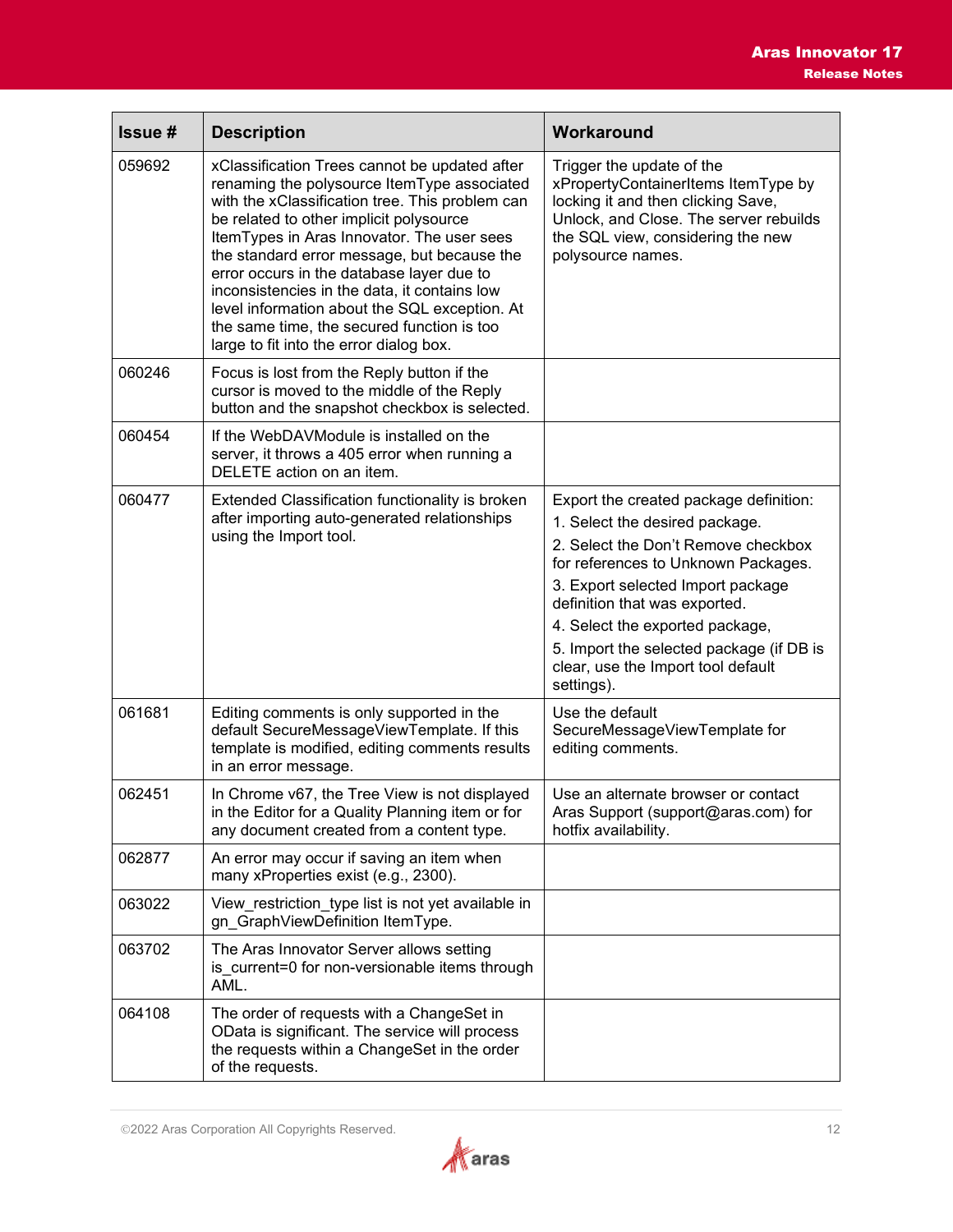| Issue # | <b>Description</b>                                                                                                                                                           | Workaround                                                                                                                               |
|---------|------------------------------------------------------------------------------------------------------------------------------------------------------------------------------|------------------------------------------------------------------------------------------------------------------------------------------|
| 064243  | Reference to an item is lost after applying<br>@aras.action=purge in ChangeSet in OData.                                                                                     |                                                                                                                                          |
| 065154  | Component onChange event is fired constantly<br>(Chrome) and may hang the browser session.                                                                                   | Use a different browser.                                                                                                                 |
| 065445  | Passwords with non-Latin characters are not<br>supported.                                                                                                                    |                                                                                                                                          |
| 069664  | When updating a Graph Visualization and a<br>single NVD is specified in a GVD, it is applied<br>to all nodes instead of only the ones that are<br>defined by the query item. |                                                                                                                                          |
| 070139  | Newline characters are being added in the<br>middle of text content that is cut and pasted<br>from a Word document in the Technical<br>Documentation Framework.              |                                                                                                                                          |
| 077386  | Form elements overlap each other in German<br>localization.                                                                                                                  |                                                                                                                                          |
| 078110  | Potential memory issues with xProperties<br>search returning more than 10,000 results per<br>page.                                                                           |                                                                                                                                          |
| 078137  | Cannot create an item with 150 properties of<br>type item.                                                                                                                   |                                                                                                                                          |
| 078230  | The value of an xProperty is not displayed in<br>the grid.                                                                                                                   | <b>Click Refine Search and check "Select</b><br>All" checkbox. (When all values are<br>selected, all values are displayed<br>correctly). |
| 078373  | Fields on Report form overlap each other in<br>Japanese.                                                                                                                     |                                                                                                                                          |
| 078583  | Relationship does not work if exclusion is<br>used.                                                                                                                          |                                                                                                                                          |
| 078628  | Fields on a Property form overlap each other in<br>German.                                                                                                                   |                                                                                                                                          |
| 078630  | Fields in User ItemType overlap each other in<br>German.                                                                                                                     |                                                                                                                                          |
| 078645  | OAuthServer/AuthenticateService and other<br>OAuth related functions do not proxy<br>SMSESSION cookies.                                                                      |                                                                                                                                          |
| 084173  | Status item icons are not rendered when<br>exporting the grid to PDF.                                                                                                        |                                                                                                                                          |
| 084175  | Export to PDF displays Restricted items as<br>blank instead of displaying "Restricted" text.                                                                                 |                                                                                                                                          |
| 087994  | An error is displayed if the administrator views<br>the History Container ItemType.                                                                                          | Close the error windows. The data is<br>properly displayed.                                                                              |

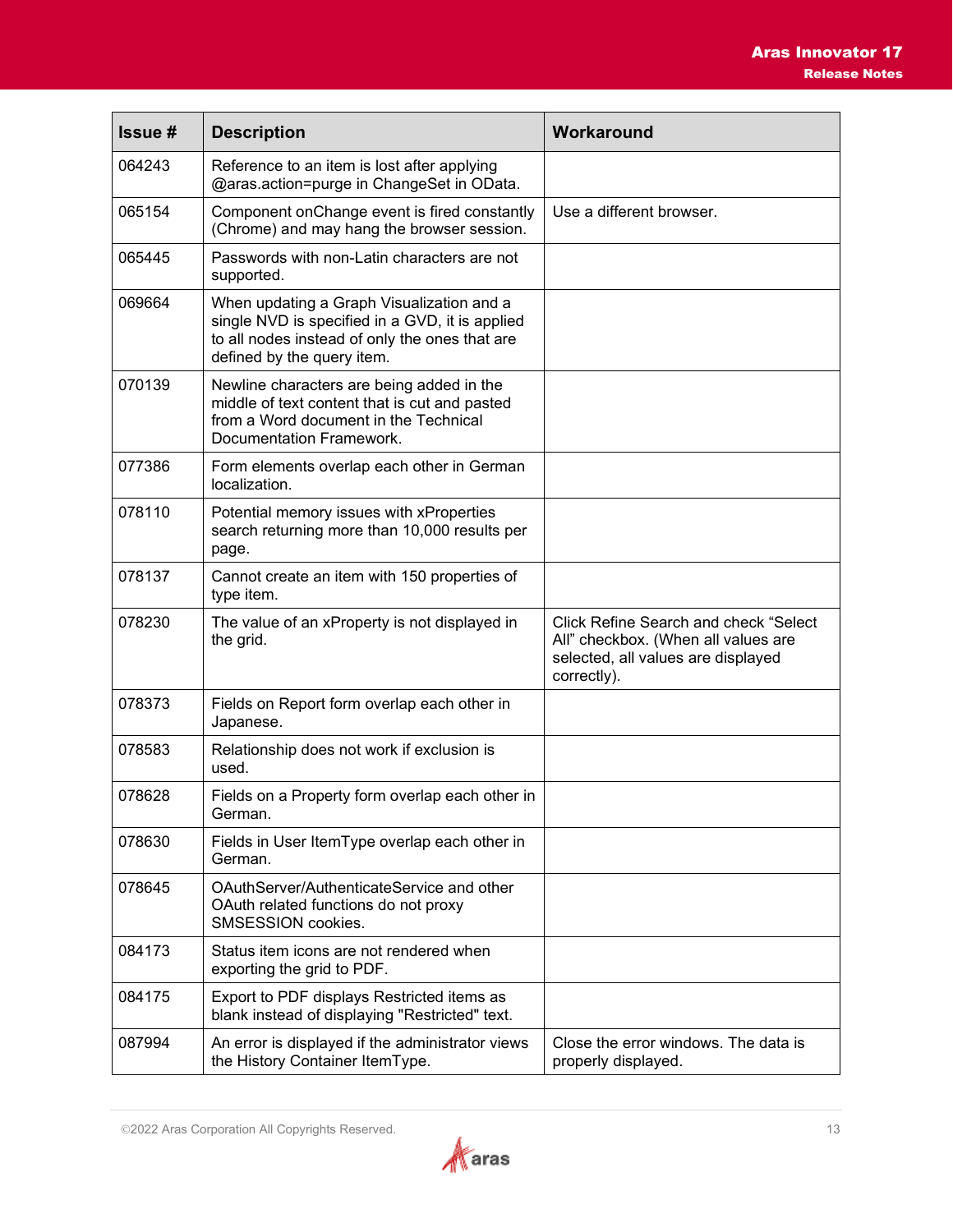| Issue #               | <b>Description</b>                                                                                                                                                                                               | Workaround                                                                                                                                                                                                                                                                          |
|-----------------------|------------------------------------------------------------------------------------------------------------------------------------------------------------------------------------------------------------------|-------------------------------------------------------------------------------------------------------------------------------------------------------------------------------------------------------------------------------------------------------------------------------------|
| 088147                | If an ItemType is set as RelationshipType and<br>the RelationshipTypes Tab is open, ItemType<br>fields other than Name and Singular Label in<br>the form will be cleared after updating any<br>field.            | Save the ItemType. The fields will<br>display the correct data after saving.                                                                                                                                                                                                        |
| F-000574              | The command bars associated with Effectivity<br>Expression ItemTypes do not use the default<br>item command bar. The Effectivity ItemTypes<br>are:<br>- effs_scope<br>- effs_expression                          |                                                                                                                                                                                                                                                                                     |
| F-000591              | The Relationship and Paging toolbars should<br>be removed from the Query Definition<br>parameters dialog box. The custom toolbar<br>can either be retained as is or updated to the<br>new UI.                    |                                                                                                                                                                                                                                                                                     |
| F-000592              | The Relationship and Paging toolbars should<br>be removed from the Tree Grid View Map<br>parameters dialog box. The checkmark and X<br>buttons should be replaced with the standard<br>UI OK and Cancel buttons. |                                                                                                                                                                                                                                                                                     |
| F-001881,<br>056625   | Exporting a Tree Grid View definition does not<br>result in the export of custom CUI components<br>that have been associated with the Tree Grid<br>View definition (or relationships associated<br>with it).     | The CUI components will need to be<br>exported separately. The user will need<br>to export Command Bar Item,<br>Command Bar section, Presentation<br>Configuration and<br>ItemPresentationConfiguration items<br>associated with the custom CUI<br>components that have been added. |
| I-001831,<br>072506   | When uninstalling Aras Innovator, the system<br>can indicate that a file cannot be deleted<br>because another program is still using it.                                                                         | In IIS, cycle the OAuth App pool (stop<br>the service and then restart it). Once<br>this process is complete, the uninstall<br>will finish successfully without any<br>further error messages.                                                                                      |
| $I-002519,$<br>072008 | Windows authentication may display a "You<br>are disconnected" error if the server<br>MemoryCache removes HttpServerConnection<br>from the cache.                                                                |                                                                                                                                                                                                                                                                                     |
| $I-003734,$<br>059772 | Multilanguage translations are missing from<br><b>Effectivity Services.</b>                                                                                                                                      |                                                                                                                                                                                                                                                                                     |
| I-007920              | Query Definitions that include query items<br>such as CAD[Exists(Native File)] in conjunction<br>with a Dynamic 3D Viewer Query Definition<br>result in slower processing times.                                 |                                                                                                                                                                                                                                                                                     |
| I-009836              | Checkboxes in the Extended Classification<br>relationship grid are the wrong size. They<br>should be 16x16.                                                                                                      |                                                                                                                                                                                                                                                                                     |

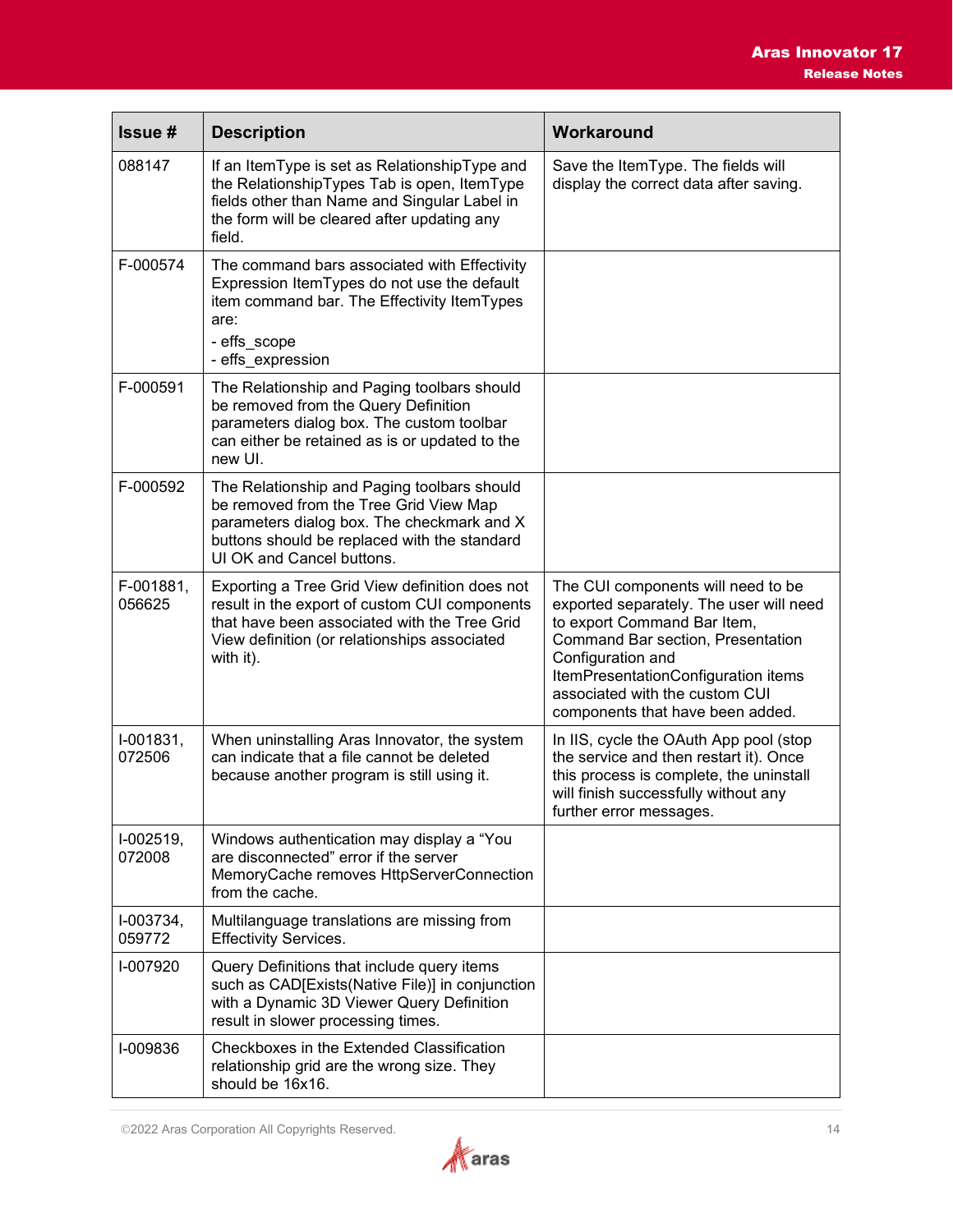| Issue #             | <b>Description</b>                                                                                                                                                                                                                                                                                                                                                               | Workaround                                                                                                                                              |
|---------------------|----------------------------------------------------------------------------------------------------------------------------------------------------------------------------------------------------------------------------------------------------------------------------------------------------------------------------------------------------------------------------------|---------------------------------------------------------------------------------------------------------------------------------------------------------|
| I-010552            | Using Chrome with the NonVisual Desktop<br>Access application may cause the browser to<br>close after the dialog window appears.                                                                                                                                                                                                                                                 | Update to the latest version of Chrome<br>or do not use the NonVisual Desktop<br>Access application in combination with<br>the older version of Chrome. |
| I-010576            | Cells in some specialized relationship grids<br>may not display correctly after zooming.                                                                                                                                                                                                                                                                                         |                                                                                                                                                         |
| I-010655            | Quickly clicking the "New Part" button on the<br>relationship toolbar may result in the same<br>sequence number being used for multiple rows<br>in the list when using Edge.                                                                                                                                                                                                     | Do not click too fast in Edge or use a<br>different browser.                                                                                            |
| I-010951,<br>073231 | Workflow process may result in SQL<br>Deadlocks, if <200 Workflow Related items<br>and users trigger workflows in parallel. An<br>OnAfterAddActivityAssignment server-side<br>method executing GetItem/AddItem against<br>"Activity Assignment", "Activity Variable", etc.<br>ItemTypes can cause SQL Selects and Inserts<br>in one transaction that may cause SQL<br>Deadlocks. |                                                                                                                                                         |
| I-011102            | Type Ahead may fail for unsaved changes to<br>Keyed Name in Item cell.                                                                                                                                                                                                                                                                                                           | Item properties can be edited after the<br>last save.                                                                                                   |
| I-011278            | When using Export to Word/Excel, the<br>background color in relationship properties<br>cells is not exported along with the data.                                                                                                                                                                                                                                                |                                                                                                                                                         |
| I-012619            | Including 0s in the decimal part of an Unsigned<br>Big Integer number is not truncated after<br>changing focus, which makes the value invalid.                                                                                                                                                                                                                                   |                                                                                                                                                         |
| I-012655            | Using spaces in an Unsigned Big Integer cell<br>property does not trigger an error message.                                                                                                                                                                                                                                                                                      | After focusing out all the spaces are<br>truncated in Unsigned Big Integer<br>property.                                                                 |
| I-012681            | Subtitle of a Technical Document cannot be<br>edited if selected directly in the Structure Tree.                                                                                                                                                                                                                                                                                 | Edit the Subtitle in the Editor instead of<br>the Structure Tree.                                                                                       |
| I-012933            | The Relationship grid does not automatically<br>scroll down to a new row after it has been<br>added.                                                                                                                                                                                                                                                                             | Scroll to the bottom of the grid if the<br>newly added rows are not visible in the<br>Relationship container.                                           |
| I-013120            | When using Export to PDF from an item, radio<br>buttons are not exported correctly in the<br>document.                                                                                                                                                                                                                                                                           |                                                                                                                                                         |
| I-013368            | Vote list dropdown contains no items in Activity<br>Completion form, if Activity is opened using<br>Ctrl+Enter shortcut.                                                                                                                                                                                                                                                         | If User opens this Activity by double-<br>click or click on "Complete Task", the<br>form is displayed correctly.                                        |
| I-013468            | Certain HTML report tabs (such as ItemType<br>Definition Report) do not work with Tear Off<br>Tab function.                                                                                                                                                                                                                                                                      |                                                                                                                                                         |

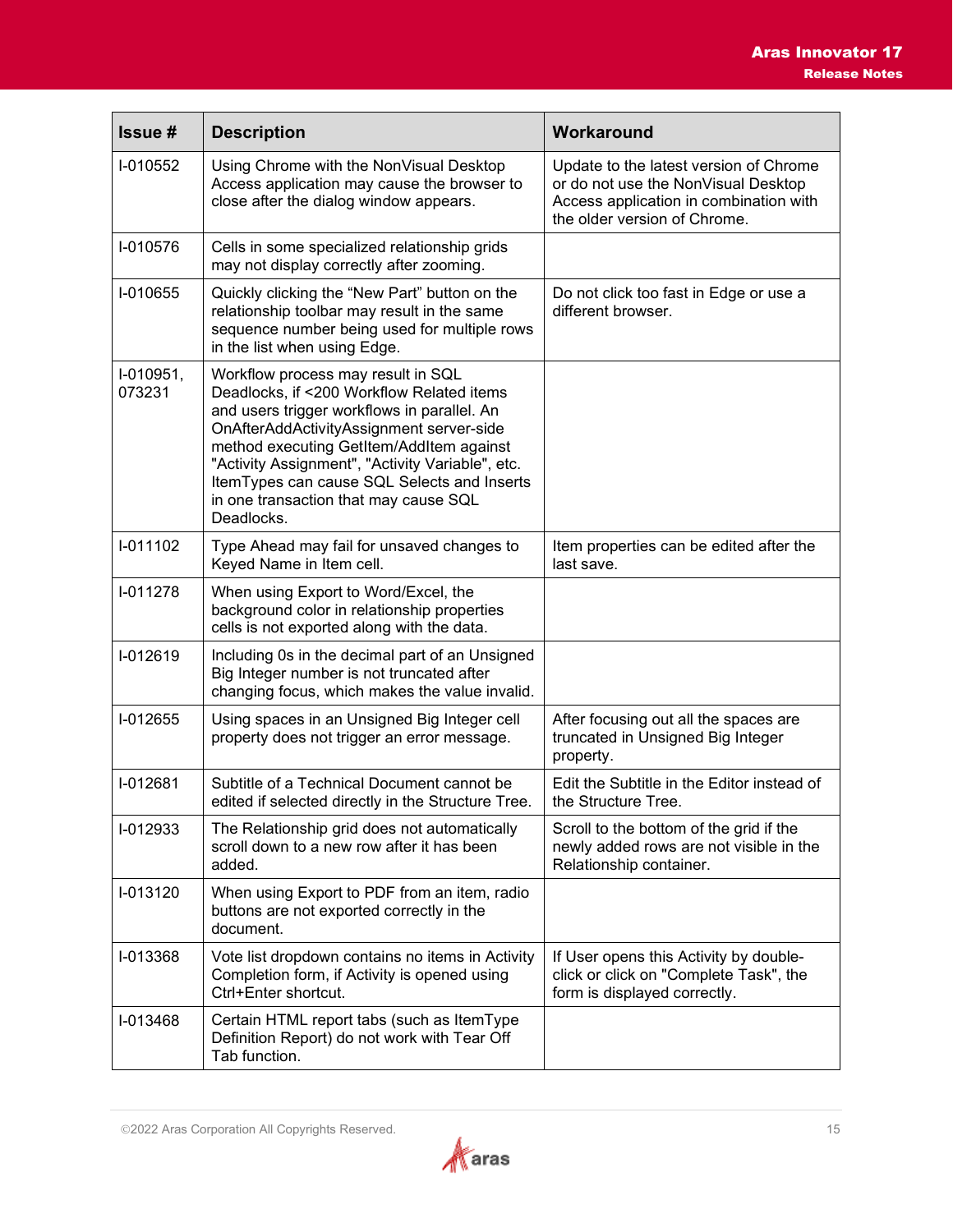| Issue #               | <b>Description</b>                                                                                                                                                                                                      | Workaround                                                                                                                                                        |
|-----------------------|-------------------------------------------------------------------------------------------------------------------------------------------------------------------------------------------------------------------------|-------------------------------------------------------------------------------------------------------------------------------------------------------------------|
| I-013576              | After adding items in a relationship tab of an<br>item, when the user scrolls to the top items in<br>the tab, the scrolling can freeze                                                                                  | Scroll to the top of the overall item view,<br>which activates the relationship grid<br>scrolling.                                                                |
| I-013898              | Properties that are disabled on a Form can be<br>edited when mapped into a TDF document.                                                                                                                                |                                                                                                                                                                   |
| I-013995              | Undo/Redo within the TDF editor does not<br>work for content modified in Mapped<br><b>Document Elements</b>                                                                                                             | Modified content must be changed back<br>manually when edited in the Technical<br>Document Editor.                                                                |
| I-014045              | If user loses access to an item they are editing<br>when they do a save, the update cannot be<br>saved and a "No items of type {itemtype}<br>found" error is returned by the server.                                    | No workaround. User must get access<br>after a change if the change is to be<br>saved.                                                                            |
| I-014055              | Part save can fail with an "Exception in Goal<br>Basis refresh" error if user does not have<br>needed permissions                                                                                                       | No workaround. If goals are not being<br>used, the Part form may be modified to<br>eliminate the Form Event calling the<br>Show Goal Basis method.                |
| I-015194              | If Append Results is enabled, there may be<br>inconsistent behavior with paging commands.                                                                                                                               |                                                                                                                                                                   |
| I-015585              | When the browser window zoom is set, for<br>example to 90% (in zoom out direction) in<br>Edge, the relationship grid cannot be scrolled<br>up after scrolling all grid down.                                            | Use a different browser, "zoom in"<br>browser window to 100%, or locate the<br>1st row using the "Up Arrow" on your<br>keyboard.                                  |
| I-018002              | Query Builder Editor becomes unusable if a<br>Query Item which is referenced by another<br>Query Item using either a count, min, or max<br>condition is removed, and the Query Definition<br>is then saved.             | Remove the references from any Query<br>Item. Then the target Query Item can be<br>removed, and the Query Definition<br>saved.                                    |
| I-019172              | If ItemType is set with Default Structure View =<br>Tabs Min, items are opened with the second<br>accordion section minimized, but then after<br>opening it the accordion height is too small.                          | Reduce screen height, and the<br>accordion height will be corrected.                                                                                              |
| I-019494,<br>057648   | Incorrect access controls based on Boolean<br>properties/xProperties where value = NULL.<br>NULL values are incorrectly treated as 0.                                                                                   | Do not use logic for NULL in the<br>Boolean properties of access controls.<br>Use a defined Boolean value or 1/0. The<br>target value should have a default of 0. |
| I-019902              | If the method referenced by an Environment<br>Attribute returns a different data type than the<br>one originally called out, an error is returned<br>on the save of the Environment Attribute and it<br>cannot be used. | Log in as Administrator and delete the<br>Environment Attribute.                                                                                                  |
| $I-020725,$<br>064829 | User Login will succeed, but the user will be<br>unable to perform any actions if a JavaScript<br>method was assigned to a server event by<br>mistake.                                                                  | Disable the incorrectly assigned method<br>directly in the database.                                                                                              |

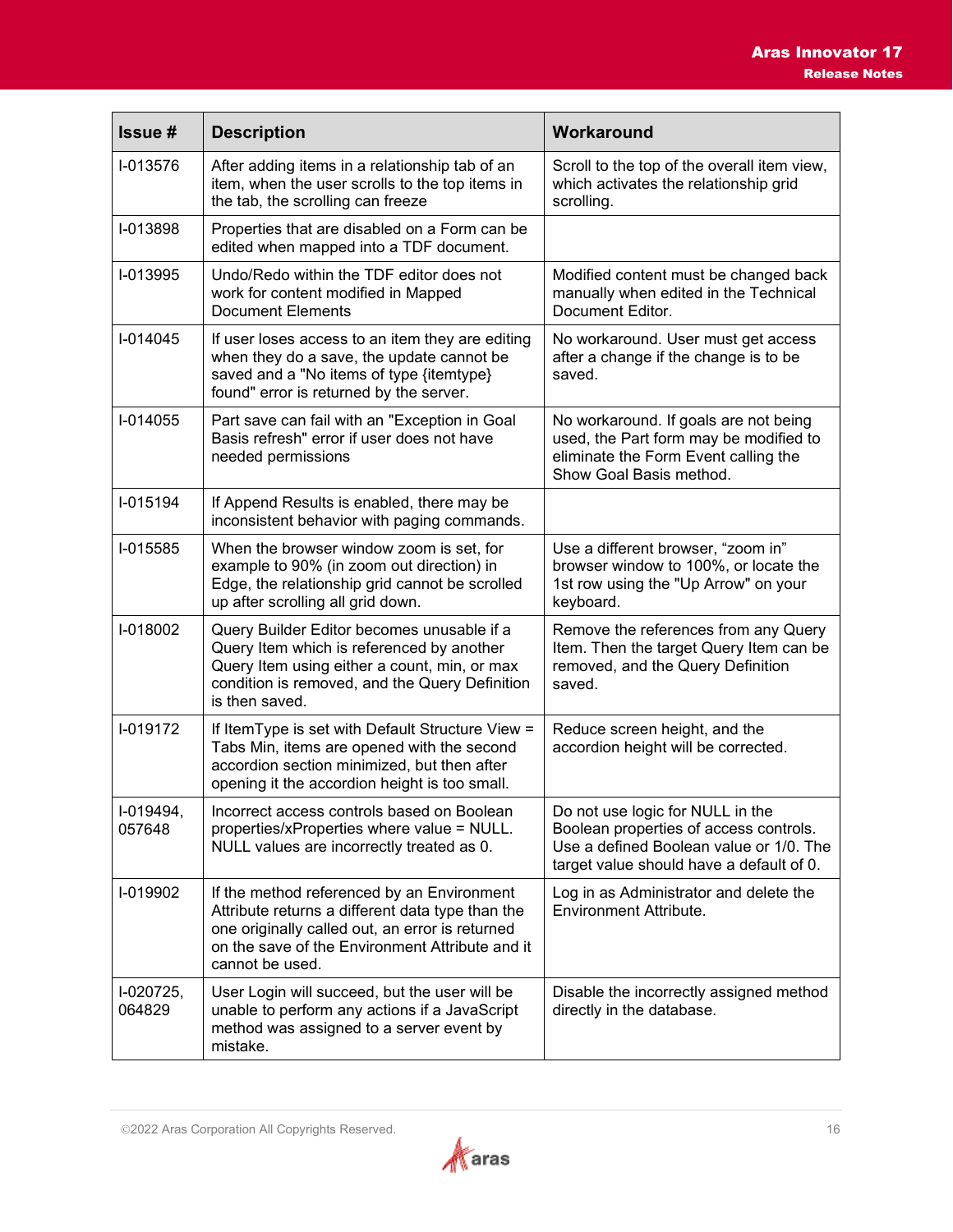| Issue #               | <b>Description</b>                                                                                                                                                                                           | Workaround                                                                                                                              |
|-----------------------|--------------------------------------------------------------------------------------------------------------------------------------------------------------------------------------------------------------|-----------------------------------------------------------------------------------------------------------------------------------------|
| I-020825,<br>053303   | When a Query definition is configured to reuse<br>a root Query Item in both a Parent and a Child<br>Query Item, the result is endless recursion<br>when executing the Query Action.                          | Do not include referenced and related<br>ItemTypes in a Query Definition when<br>the relationship between those<br>ItemTypes is reused. |
| I-021333              | Incorrect structure is shown in "Where Used"<br>when viewed as the superuser.                                                                                                                                | View the "Where Used" structure as a<br>member of the administrator group.                                                              |
| I-021734,<br>084121   | In the Technical Document Editor, if the entire<br>text of the Subtitle is selected and deleted, the<br>text reappears after saving.                                                                         | Place the cursor in the field and remove<br>the text by backspacing or deleting the<br>characters one at a time.                        |
| I-021884              | It is possible to add query parameters to an<br>unclaimed Query Definition item which results<br>in the 'Unsaved Changes' dialog appearing<br>and an error being triggered if an attempt is<br>made to Save. |                                                                                                                                         |
| I-022388,<br>056158   | Creating a command bar section where the<br>location is "TGV Toolbar" and the<br>Classification=Method and Builder Method<br>results in the method not executing and an<br>error message being displayed.    |                                                                                                                                         |
| I-023064,<br>085092   | ItemType forms may display no fields when<br>using Firefox in an https environment with the<br>server and Client OS set to German.                                                                           | Use a different browser, different<br>language or non-https connections.                                                                |
| I-023336              | MAC Policy appears to be editable but remains<br>in a read-only state if the 'New Version' action<br>is used on a currently displayed read-only<br>policy.                                                   | Close and reopen the MAC Policy Form.                                                                                                   |
| I-024473              | Multi-select from search dialog using shift-click<br>to select multiple items returns the selection in<br>reverse order.                                                                                     | Select items using control key with click<br>instead of shift-click.                                                                    |
| I-024530              | After editing a related item in a relationship tab<br>of a source item, and clicking "Done Editing",<br>the source item is incorrectly removed from<br>any main search grid where it appears.                |                                                                                                                                         |
| I-024701              | Context menu in Tree Grid View (with View,<br>Grow, Trim, View Effectivity) is shown for<br>'Show More' line but an error is displayed if<br>there is an attempt to use it.                                  |                                                                                                                                         |
| I-025109              | Second file is not displayed when attempting<br>to display two files in Comparison Viewer.                                                                                                                   | For Edge and Chrome users, click<br>"Difference", after which both files will<br>be displayed.                                          |
| I-026236,<br>I-026729 | Activating more than one MAC Policy using the<br>same xClasses and xProperties fails with an<br>"Error during generate secured functions."<br>message when the second MAC policy is<br>saved/activated.      | Create only one MAC policy and<br>combine conditions using the AND<br>operand.                                                          |